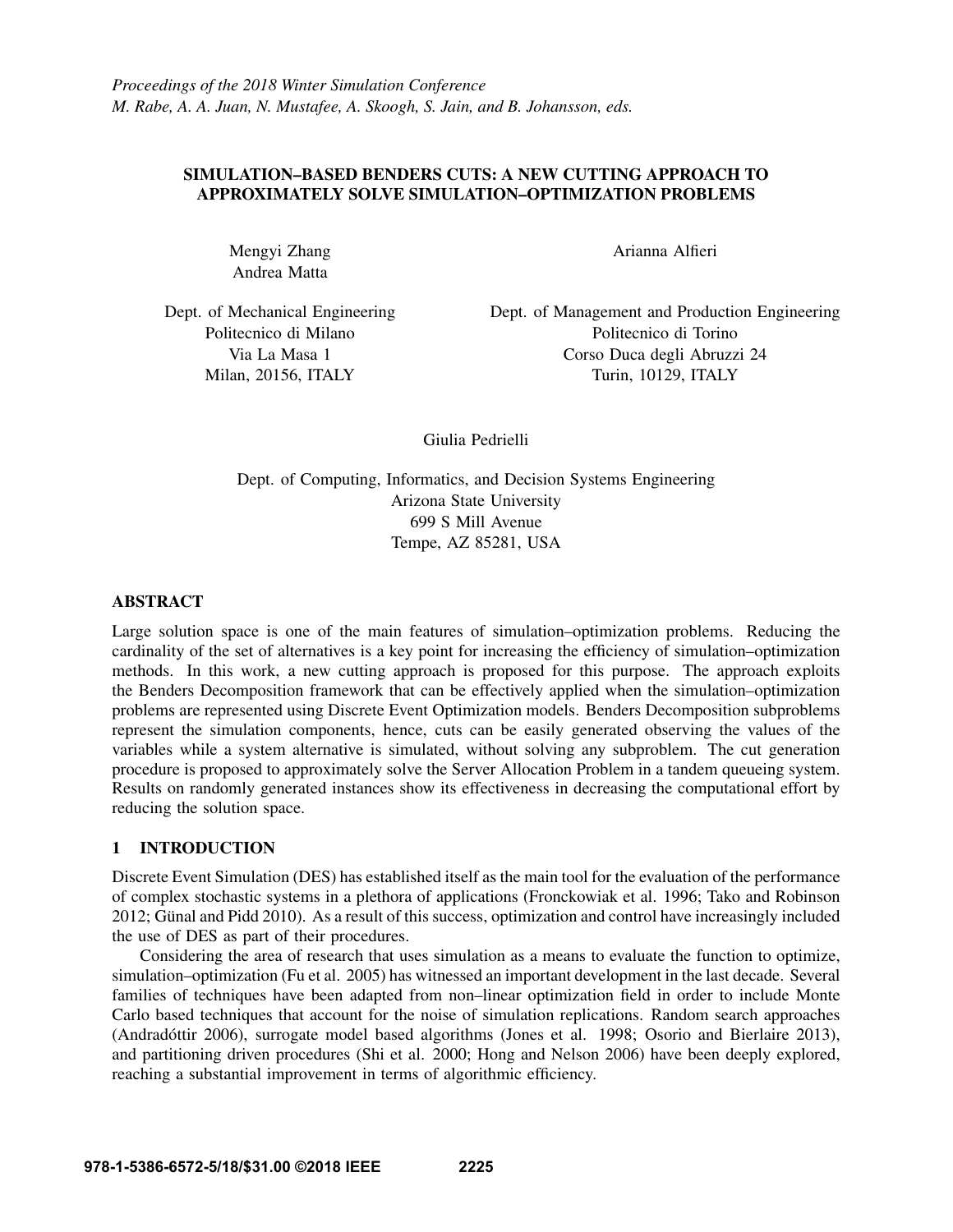All of the aforementioned approaches share a common characteristic: they consider simulation as a pure black box and very little is used of the simulation model structure. Most of the methods consider the relationship between input and output and use it to inform the search procedure, indeed. Instead, perturbation analysis approaches use events from simulation to calculate first order derivatives of performance measures. Perturbation analysis has been successfully applied in pair with gradient based methods (Ho and Cao 2012), but it is limited by the structural assumptions that the discrete event system must satisfy. Another family of approaches considering the information about the simulation events, called Discrete Event Optimization (DEO), has been recently proposed by the authors (Pedrielli et al. 2015a; Zhang et al. 2016; Pedrielli et al. 2018). The basic idea behind DEO is to *fully* integrate the simulation and the optimization in a unique model, using mathematical programming.

The DEO approach shows how DES can be used not only for performance evaluation of the modeled stochastic system but also to define the feasible region of the optimization problem. However, several challenges need to be solved in order to make DEO a usable tool, especially when solving large scale optimization problems. (1) One major challenge is the improvement of the computational efficiency (DEO models are large and complex due to the fact that events appear as decision variables, and that the variables are sometimes binary); (2) DEO approaches are single run; as a result, efficient methods to adaptively set the simulation run length are necessary, and such an extension is not trivial.

While both challenges are particularly important, this paper focuses on the first problem and explores the use of Benders Decomposition (BD) to effectively cut the solution space thus reducing the size of the original DEO model. This decomposition approach is not new in simulation–optimization. In fact, the Buffer Allocation Problem (BAP) of open flow lines was solved in Weiss and Stolletz (2015) using a BD approach. The original aspect of our paper is that the cuts are generated exploiting the information included in the simulation sample path instead of solving mathematical programming problems as standard BD approaches require. The fact that cuts can be easily generated observing the values of the variables while a system alternative is simulated is an important advantage. Another advantage is that, in the cases where the simulation components include binary variables, simulation sample path enables to generate approximate cuts without much loss in the effectiveness. Further, the cut is independent from the method used to select the alternative to simulate, and this makes possible to combine the proposed cut generation approach to other simulation–optimization approaches as random searches or partitioning procedures. This last advantage is shared with the standard BD approach proposed in Weiss and Stolletz (2015).

In order to showcase the novel approach, we focus on a specific problem, i.e., the Server Allocation Problem (SAP). The case is simple yet meaningful enough to allow the understanding of how the procedure works in details and to highlight which elements are tailored to the specific discrete event dynamics of the system and which elements can be generalized to different systems.

The remainder of the paper is structured as follows. Section 2 motivates the proposed approach. The problem and the cutting methodology is discussed in section 3. Section 4 shows the results of numerical experiments on randomly generated instances of the SAP. Section 5 concludes the paper.

## 2 BACKGROUND & MOTIVATION

DEO was pioneered in Matta (2008), and fully proposed in Pedrielli et al. (2018). Its applications ranged from the BAP to inventory control (Pedrielli et al. 2015b). In Tan (2015), a similar approach is used for the optimization of continuous flow manufacturing systems. Weiss and Stolletz (2015) proposed a BD based approach to solve the BAP.

All the aforementioned approaches were tailored to the specific application at hand. A first generalization of DEO was discussed in Pedrielli (2013), Matta et al. (2014), Pedrielli et al. (2015a) that also investigated the *time buffer* as a general approximation mechanism to allow for the efficient solution of the problem. While this approximation goes in the direction of improving the solution efficiency, deriving rigorous bounds on the performance is not trivial, especially when the complexity of the system dynamics increases.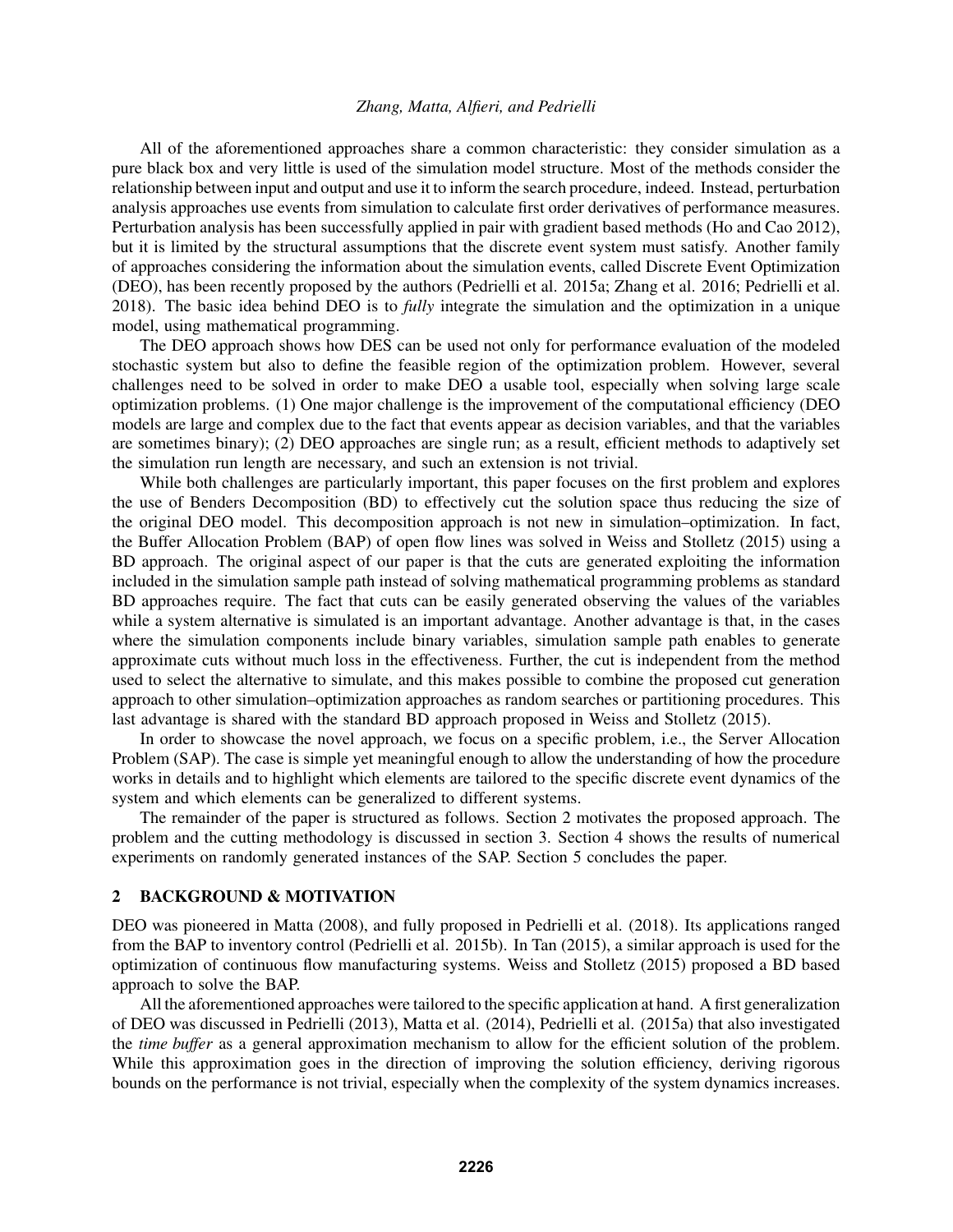In this paper, a decomposition approach is proposed to solve the DEO problems with complex system dynamics, with the aim to explore general guidelines and novel theory. The approach is based on BD as proposed in Weiss and Stolletz (2015) and Zhang et al. (2017). In those works, as simulation components are LP models that can be included in the BD subproblem, cut generation faces no computational difficulty. Instead, the cut generation procedure herein proposed, exploiting simulation, can be used when the simulation component contains also integer/binary variables. The use of simulation for cut generation allows to avoid the use of standard operations research optimization techniques. This ability to eliminate the need for optimization is important, as it allows to increase the efficiency, while maintaining good accuracies.

# 3 PROBLEM AND METHODOLOGY

In this section, the problem is defined, and a simulation–based cutting approach is proposed for the solution of the two-stage SAP problem modeled according to the DEO framework. The methodology is based on the standard BD with two main differences: (1) cuts are generated using simulation; (2) an approximation is introduced in the cuts and in the master problem to handle non-linear constraints.

Section 3.1 introduces the problem. Section 3.2 presents the complete DEO model of the two–stage SAP, together with the relevant notation. Standard BD master and subproblem, and cut generation are presented in section 3.3.1 and 3.3.2, respectively. The approximate cuts and master problem are discussed in section 3.3.3.

### 3.1 The Server Allocation Problem (SAP)

The SAP in a two–stage system consists in choosing the number of parallel identical servers to be allocated to each stage to guarantee a maximum average target *system time* (time between the arrival of the customer to the system and its departure) for all the customers while minimizing the total server cost. An example of such a system is depicted in Figure 1. Each stage is composed by several identical servers, with  $m_1$  and *m*<sup>2</sup> representing the number of servers in the first and second stage, respectively. The servers of a stage share the same queue, and waiting jobs will be processed by the first available server. The first queue has infinite capacity, while the inter–stage queue has a finite known capacity *B*. Jobs arrive with a general arrival process. Jobs leave the system immediately upon completion at the second stage.



Figure 1: Two–stage parallel server queueing system.

## 3.2 SAP Formulation

The DEO model for the two–stage SAP consists in an optimization component and a simulation component. In the optimization component, the decision variables define the system configuration, i.e., the number of servers allocated to each stage while constraints bound the maximum acceptable numbers of servers. The simulation component has decision variables that model the occurrence times of the events and constraints defining the system dynamics. Also, constraints exist linking the optimization and the simulation component.

Notations and parameters

- *N* number of customers in simulation
- *l* iteration index
- *B* capacity of the inter-stage buffer
- $t_{i,s}$  service time of the *i*–th customer at stage *s*
- *LMs* lowerbound of server number of stage *s*
- arrival time of the *i*–th customer

*e a i*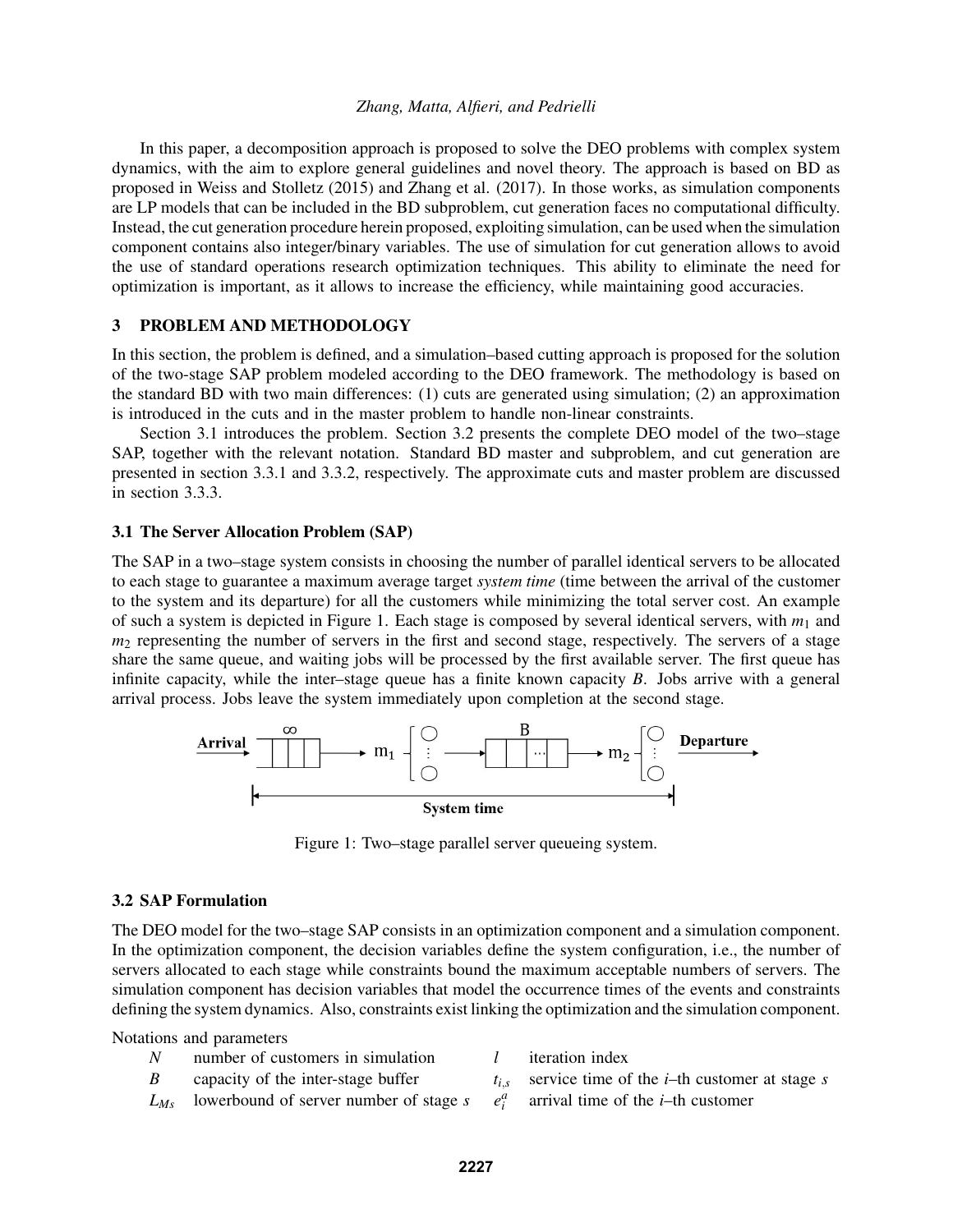*i* arrival sequence index  $(i = 1, ..., N)$ 

*j* departure sequence index  $(j = 1, ..., N)$ 

*r* server index  $(r = 1, ..., U_M)$ 

*s* stage index  $(s = 1, 2)$ 

*c<sup>s</sup>* cost of a single server of stage *s*

*T* ∗ target system time

- 
- $U_M$  upperbound of server number of each stage

Optimization variables

- $m_s \in \mathbb{Z}^+$ number of servers of stage *s*
- $y_{s,r} \in \{0,1\}$  server allocation variable;  $y_{s,r} = 1$  if at least *r* servers are allocated to stage *s*,  $y_{s,r} = 0$  otherwise

Simulation variables

*e s starting time of <i>i*−th customer at stage *s*, which is also the *i*−th arrived customer *e d*  $e^{d}_{j,s} \ge 0$  departure time of *j*−th customer at stage *s*<br> $\delta_{i,s} \in \{0,1\}$   $\delta_{i,s} = 1$  if the *i*−th arrival is the *j*−th depart

 $\delta_{i j s} = 1$  if the *i*–th arrival is the *j*–th departure at stage *s*;  $\delta_{i j s} = 0$  otherwise Original DEO model

s.t.

$$
\min\{c_1m_1+c_2m_2\}\tag{1}
$$

$$
m_s \le r - 1 + My_{s,r} \qquad r = 1, ..., U_m, \, s = 1, 2 \tag{2}
$$

$$
m_s \ge \sum_{r=1}^{U_m} y_{s,r} \qquad s = 1,2
$$
 (3)

$$
e_{i,1}^s \ge e_i^a \qquad i = 1,...,N
$$
 (4)

$$
e_{i,s}^s - e_{i-r,s}^d \ge D(ry_{s,r} - m_s) \qquad r = 1,...,U_m, \ s = 1,2, \ i = r+1,...,N \tag{5}
$$

$$
e_{j,s}^d - e_{i,s}^s \ge M(\delta_{ijs} - 1) + t_{i,s} \qquad s = 1,2, \ i, j = 1,...,N
$$
 (6)

$$
e_{j,2}^s - e_{j,1}^d \ge 0 \t j = 1,...,N \t(7)
$$

$$
e_{j,1}^d - e_{j-B,2}^s \ge 0 \t j = B+1,...,N \t (8)
$$

$$
\delta_{ijs} = \Delta_{ijs}(m_1, m_2) \qquad s = 1, 2, i, j = 1, ..., N \tag{9}
$$

$$
\frac{\sum_{j=1}^{N} e_{j,2}^d - \sum_{i=1}^{N} e_i^a}{N} \le T^*
$$
\n(10)

$$
L_{Ms} \le m_s \le U_M, \ s = 1, 2
$$
  

$$
m_s \in \mathbb{Z}^+, \delta_{ijs}, y_{s,r} \in \{0, 1\}, e_{i,s}^s, e_{j,s}^d \ge 0 \qquad s = 1, 2; i, j = 1, ..., N; r = 1, ..., U_m
$$

Equation (1) is the objective function, i.e., the minimization of the overall server cost. As servers in a given stage are identical, they have the same cost, while the cost of the servers in the two stages can be different. Constraints (2) and (3) link the number of servers in each stage to the binary variables used for the server number selection. In fact, from the definition of  $y_{s,r}$ , it can be easily seen that  $y_{s,1} = y_{s,2} = ... = y_{s,m_s} = 1$ ,  $y_{s,m_s+1} = y_{s,m_s+2} = ... = y_{s,U_M} = 0$ . Constraints (4) to (10) deal with the simulation trajectory. Constraints (4) state that the service of a customer can start only after it arrives. Constraints (5) show that the service of a customer can start only if there is one server available. With parallel servers, the departure sequence and the arrival sequence may differ from each other. Thus, constraints (6) link the *i*–th arrived customer to the *j*–th leaving the stage *s*. Constraints (7) allow the service at the second stage to start only after the customer leaves the first stage. Since the inter–stage buffer has finite capacity, constraints (8) represent the fact that a customer can leave the first stage only if there is available space in the queue. Constraints (9) link the value of variables  $\delta_{i j s}$  to the value of  $m_1$  and  $m_2$ : once the  $m_1$  and  $m_2$  are known, the system can be simulated, and if the *i*–th arriving customer is the *j*–th leaving stage *s*,  $\Delta_{i j 1}(m_1, m_2)$  is set to be 1, otherwise ∆*i js*(*m*1,*m*2) is set to be 0. Constraint (10) is the performance constraint, which bounds the average system time of all the customers to be smaller than or equal to the target value *T* ∗ .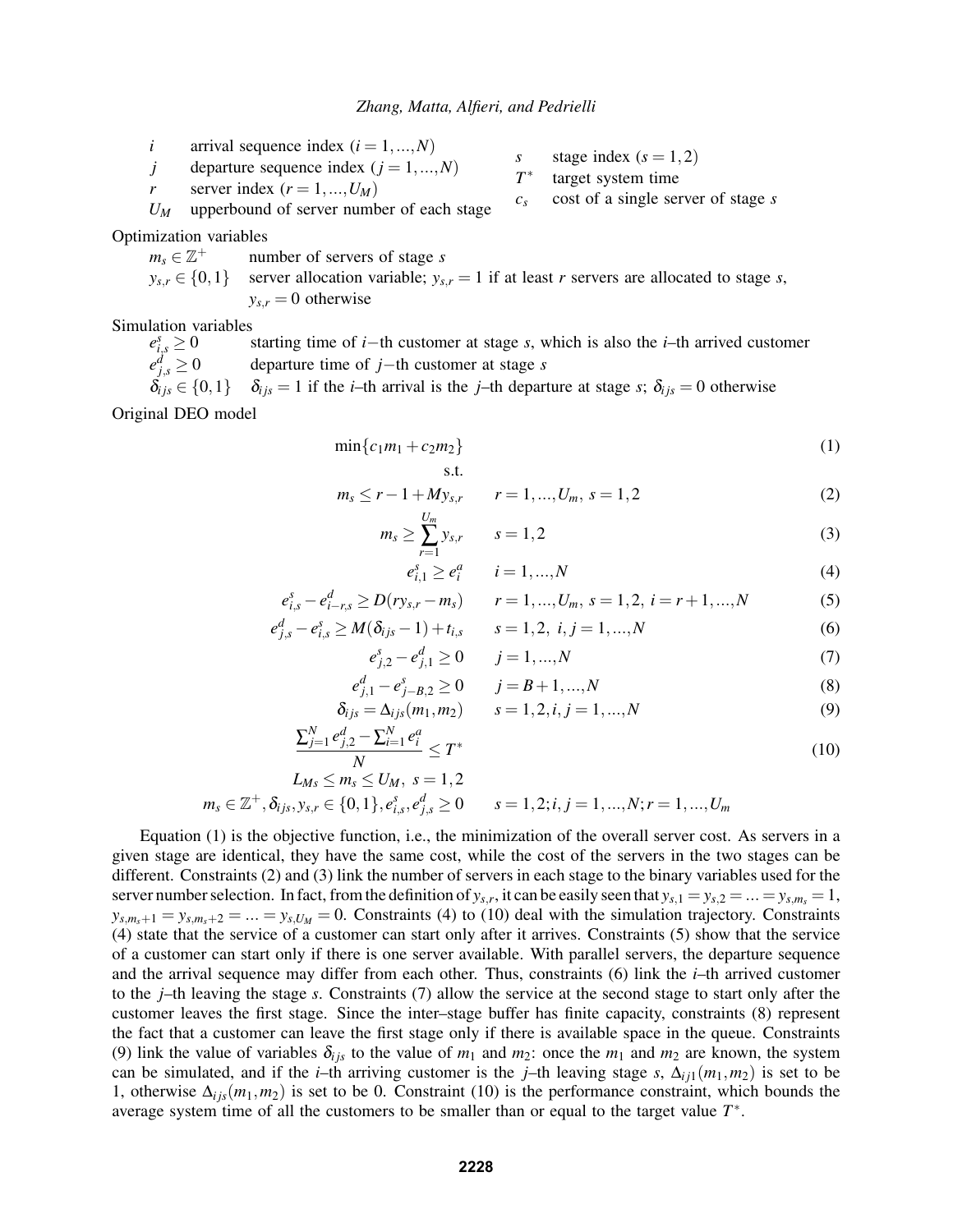The number of binary variables in the model is equal to  $2N^2 + 2U_M$ , most of which are from the simulation component. Furthermore, constraints (5) and (6) are big–M constraints, where *D* and *M* are both large numbers. Moreover, constraints (9) cannot be written in an explicit and linear way, as operator  $\Delta_{i i 1}(m_1, m_2)$  is the result of the discrete event simulation.

# 3.3 Model Decomposition and Cuts Generation Procedure

The model in section 3.2 cannot be efficiently solved using state-of-the-art methods, mainly due to the large number of binary variables and to constraints (9) that are not linear and explicit. Thus, an alternative solution approach is proposed in section 3.4. The proposed solution procedure is based on the BD approach, as shown in section 3.3.1. The cuts are generated and simplified based on the simulation trajectory, as shown in section 3.3.2. Section 3.3.3 shows how the cuts can be further approximated, and the master problem becomes a solvable mixed integer linear programming, whose complexity has been significantly reduced.

### 3.3.1 Decomposition

According to BD, the original problem is decomposed into a master problem and a subproblem. The subproblem must be a linear program, as the standard Benders cuts are generated from the subproblem based on the strong duality theory.

Master problem

$$
\min\{c_1m_1 + c_2m_2\}
$$
  
s.t.  
(2), (3), (9), generated cuts

The master problem variables are  $m_s, y_{s,r}, \delta_{ijs}$  and the constraints are the ones that only contain those variables.

Subproblem

 $min\{\varepsilon\}$ 

s.t.

$$
e_{i,1}^s \ge e_i^a \qquad : a_{i,1} \quad i = 1,...,N \tag{11}
$$

$$
e_{i,s}^s - e_{i - \bar{m}_s,s}^d \ge 0 \qquad : u_{i,s} \quad i = \bar{m}_s + 1, ..., N \tag{12}
$$

$$
e_{i,2}^s - e_{i,1}^d \ge 0 \qquad : a_{i,2} \qquad j = 1,...,N \tag{13}
$$

$$
e_{j,s}^d - e_{i,s}^s \ge t_{i,s} \qquad : v_{ijs} \quad \bar{\delta}_{ijs} = 1 \tag{14}
$$

$$
e_{j,1}^d - e_{j-B,2}^s \ge 0 \qquad : w_j \qquad j = B+1, ..., N \tag{15}
$$

$$
\frac{\sum_{j=1}^{N} e_{j,2}^d - \sum_{i=1}^{N} e_i^a}{N} - \varepsilon \le T^* \qquad : \theta \tag{16}
$$

In equations (11)–(16), the symbols behind the constraint formulation  $(a_{i,s}, u_{i,s}, v_{i,s}, \theta)$  represent the dual variables associated to the constraints. Instead,  $\bar{m}_s$  and  $\bar{\delta}_{ijs}$  are the value of the master problem variables from the optimal solution of the master problem.

It can be noticed that the decision variables in the subproblems are the event occurrence times, i.e.,  $e_{i,s}^s$ and  $e^{d}_{j,s}$ , and the constraints are the system dynamics constraints and the big-M constraints (i.e., (5) and (6)) linking optimization and simulation variables. However, once the solution of the master problem is known, many of such constraints can be eliminated. Moreover, since the objective function of the original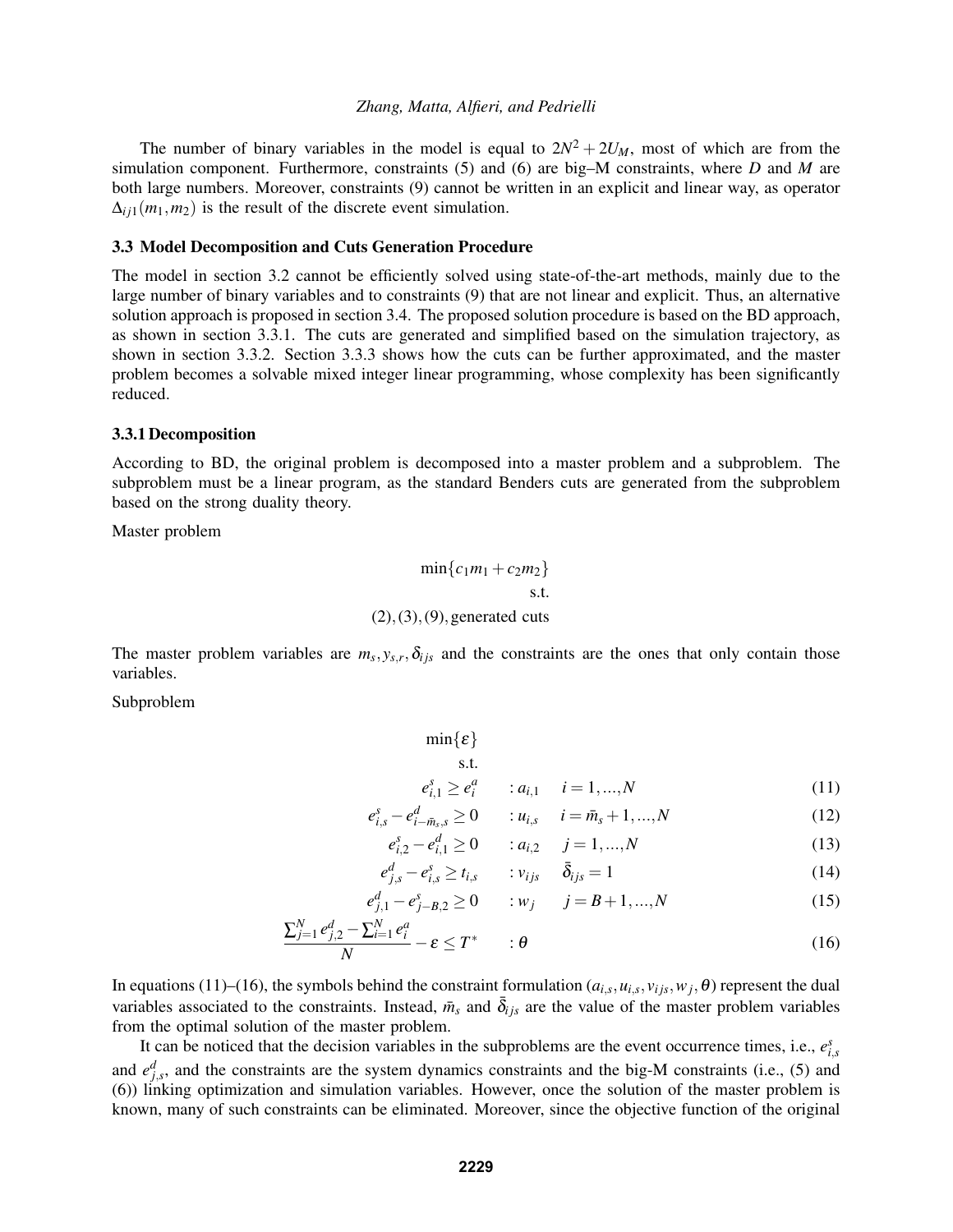problem does not contain any subproblem variables, the subproblem is a so–called *feasibility problem*. However, as the mathematical programming model of the subproblem is a representation of the simulation trajectory, the discrete event times from simulation are feasible for constraints (11)–(15). Consequently, only one feasibility variable,  $\varepsilon$ , has to be introduced to reach feasibility for the performance constraint (16).

## 3.3.2 Classical Benders Cuts Generation

Knowing the optimal value of the dual variables  $\bar{a}_{i,s}$ ,  $\bar{u}_{i,s}$ ,  $\bar{v}_{i,s}$ ,  $\bar{v}_j$ ,  $\bar{\theta}$ , the classic Benders feasibility cut is the following:

$$
\sum_{i=1}^{N} e_i^a \bar{a}_{i,1} + \sum_{s=1}^{2} \sum_{i=1}^{N} \sum_{j=1}^{N} \bar{v}_{ijs} (M(\delta_{ijs}-1) + t_{i,s}) + \sum_{s=1}^{2} \sum_{i=1}^{N} \bar{u}_{i,s} D(\bar{m}_s y_{s,\bar{m}_s} - m_s) - \bar{\theta} (T^* + \frac{\sum_{i=1}^{N} e_i^a}{N}) \leq 0. \tag{17}
$$

The dual of the feasibility subproblem is a network flow problem, and its optimal solution can be derived from the event relationship graph after the system configuration has been simulated (Chan and Schruben 2008), namely:

$$
\bar{\varepsilon} = \frac{\sum_{j=1}^{N} \bar{e}_{j,2}^{d} - \sum_{i=1}^{N} e_i^{a}}{N} - T^*.
$$
\n(18)

From the strong duality theory, the optimal solution of the subproblem and the dual subproblem should be equal, i.e.,

$$
\sum_{i=1}^{N} e_i^a \bar{a}_{i,1} + \sum_{s=1}^{2} \sum_{i=1}^{N} \sum_{j=1}^{N} \bar{v}_{ijs} t_{i,s} - \bar{\theta}(T^* + \frac{\sum_{i=1}^{N} e_i^a}{N}) = \bar{\varepsilon} = \frac{\sum_{j=1}^{N} \bar{e}_{j,2}^d - \sum_{i=1}^{N} e_i^a}{N} - T^*.
$$
\n(19)

Hence, given (18) and (19), the feasibility cut (17) can be rewritten as:

$$
\sum_{s=1}^{2} \sum_{i=1}^{N} \sum_{j=1}^{N} \bar{v}_{ijs} M(\delta_{ijs} - 1) + \sum_{s=1}^{2} \sum_{i=1}^{N} \bar{u}_{i,s} D(\bar{m}_s y_{s,\bar{m}_s} - m_s) + \bar{\varepsilon} \le 0.
$$
\n(20)

#### 3.3.3 Improved Benders Cuts

Even though the original problem can be decomposed following the classic BD procedure, as mentioned in section 3.3.1, the master problem is not trivial to solve. The two obstacles are: 1) constraints (9) are not linear; 2) the feasibility cuts have very low efficiency because of *M* and *D* from big–M constraints. To overcome such difficulties, we propose a solvable approximate master problem, where (21) is approximated from (20).

Approximate master problem

$$
\min\{c_1m_1 + c_2m_2\}
$$
  
s.t.  
(2), (3)  

$$
\sum_{s=1}^{2} \sum_{i=1}^{N} \bar{u}_{i,s}^l d_{i,s}^l (\bar{m}_s^l y_{s,\bar{m}_s^l} - m_s) + \bar{\varepsilon}^l \le 0
$$
 (21)

At each iteration *l*, the approximate master problem is considered to (a) fix the values of  $\delta_{ijs}$  to  $\bar{\delta}_{ijs}^l$ ; (b) identify a relatively small value for *D*, called  $d_{i,s}^l$  in the following. In both (a) and (b), the information from simulation trajectory is used.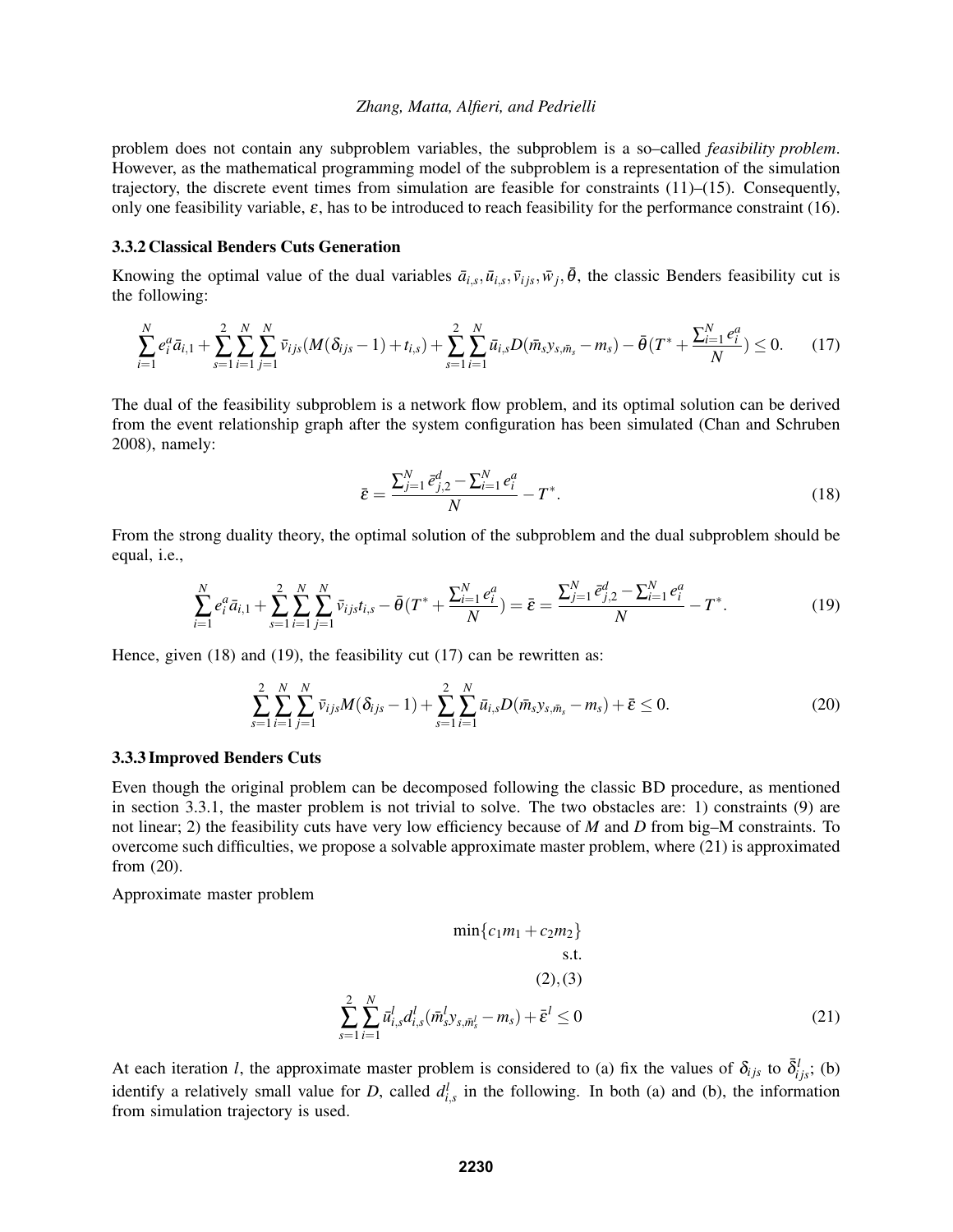*(a)* Fixing  $δ_{ijs}$ 

In the original formulation, the values of  $\delta_{i j s}$  vary with the different system configurations  $(m_1, m_2)$ , and are consistent with the simulation trajectory. To keep the consistency with the simulation trajectory,  $\delta_{ijs}$  are updated and fixed after simulating the system configured by the master problem solution at each iteration, and these values are used for the approximate master problem at the next iteration. If variables  $\delta_{ijs}$  are fixed to the values  $\bar{\delta}^l_{ijs}$ , constraints (9) can be removed, and  $\sum_{s=1}^2 \sum_{i=1}^N \sum_{j=1}^N \bar{v}^l_{ijs} M(\delta^l_{ijs} - 1)$  is removed from the cut because  $\bar{v}_{ijs}^l(\bar{\delta}_{ijs}^l-1)=0$ . Since  $\delta_{ijs}$  are fixed at each iteration, they are no more master problem variables. Differently from the decomposition in section 3.3.1, the optimization variables are in the approximate master problem, the continuous simulation variables in the subproblem for cut generation, and the discrete simulation variables are in neither problems.

*(b) Identifying small values di*,*<sup>s</sup> for the big–M constraints* In the original formulation, *D* is used to inactivate constraints (5) with  $m_s \ge r + 1$ , i.e.,

$$
D \ge \frac{e_{i-r,s}^d - e_{i,s}^s}{m_s - r}, \forall i, r, \forall m_s \ge r + 1.
$$

When  $m_s = r$ , constraints (5) are active, and  $e_{i,s}^s \geq e_{i-m_s,s}^d$ . Thus,  $\frac{e_{i-s}^d - e_{i-m_s,s}^d}{m_s - r} \geq \frac{e_{i-s}^d - e_{i,s}^s}{m_s - r}$ , and the maximal inter–departure time can be a large enough value for *D* to inactivate the constraints.

In the approximate formulation, we can give different values to *D* for different customers *i* at different stages *s*, i.e.,  $d_{i,s}$  instead of a single value of *D*, and a possible value of  $d_{i,s}$  is

$$
d_{i,s}^l = \min\biggl\{\vec e_{i-\vec m_s^l+1,s}^{dl} - \vec e_{i-\vec m_s^l,s}^{dl}, \frac{1}{\lambda}\biggr\},
$$

where the quantity  $\bar{e}^{dl}_{i}$  $\frac{dl}{i - m_s^l + 1,s} - e^{dl}$  $\frac{dl}{i-\bar{m}_s^l,s}$  is the inter–departure time in simulation, and  $\frac{1}{\lambda}$  is equal to the average inter–arrival time in long term, which is equal to the average inter–departure time in a stable system. This setting assures the efficiency of the cut, but it also introduces an approximation.

Fixing  $\delta_{ijs}$  and identifying the  $d_{i,s}^l$  values lead to an approximate master problem and to approximate cuts. However: (a) it is essential to construct a solvable master problem. Moreover, this technique can be used in other systems, whose simulation components contain binary variables. This is one of the original contributions of this work, because optimization problems of such kind of systems have not been addressed in the literature. Instead, (b) the approximation of the  $d_{i,s}$  is optional. To make an informed choice, it should be noticed that there is a trade-off: small values of *di*,*<sup>s</sup>* increase the efficiency, but increase the risk of cutting the optimum from feasible region as well. On the contrary, if *di*,*<sup>s</sup>* is set to be large, higher computational burden will be required but quality of the solution will be improved.

Although both (a) and (b) introduce approximation, the numerical results show that the optimal solution can be found in most of the cases, and, when a difference between the found solution and the optimum exists, it is quite small, as discussed in section 4.

#### 3.4 Solution Approach

The complete solution approach for the two–stage SAP is shown in Figure 2. At the beginning, an initial value for the server number at both stages is given. These initial values are the lower bounds and may correspond to an infeasible system.

Once the number of servers has been fixed, the system is simulated to get the value of the subproblem variables and derive the feasibility cut as described in the previous sections. The cut is then added to the master problem that is solved to find the new best configuration (given the added cuts).

At each iteration, the master problem, solved using mathematical programming, updates the lower bound of the solution. The new configuration is simulated to find the values of the subproblem variables and so on until the target performance is achieved.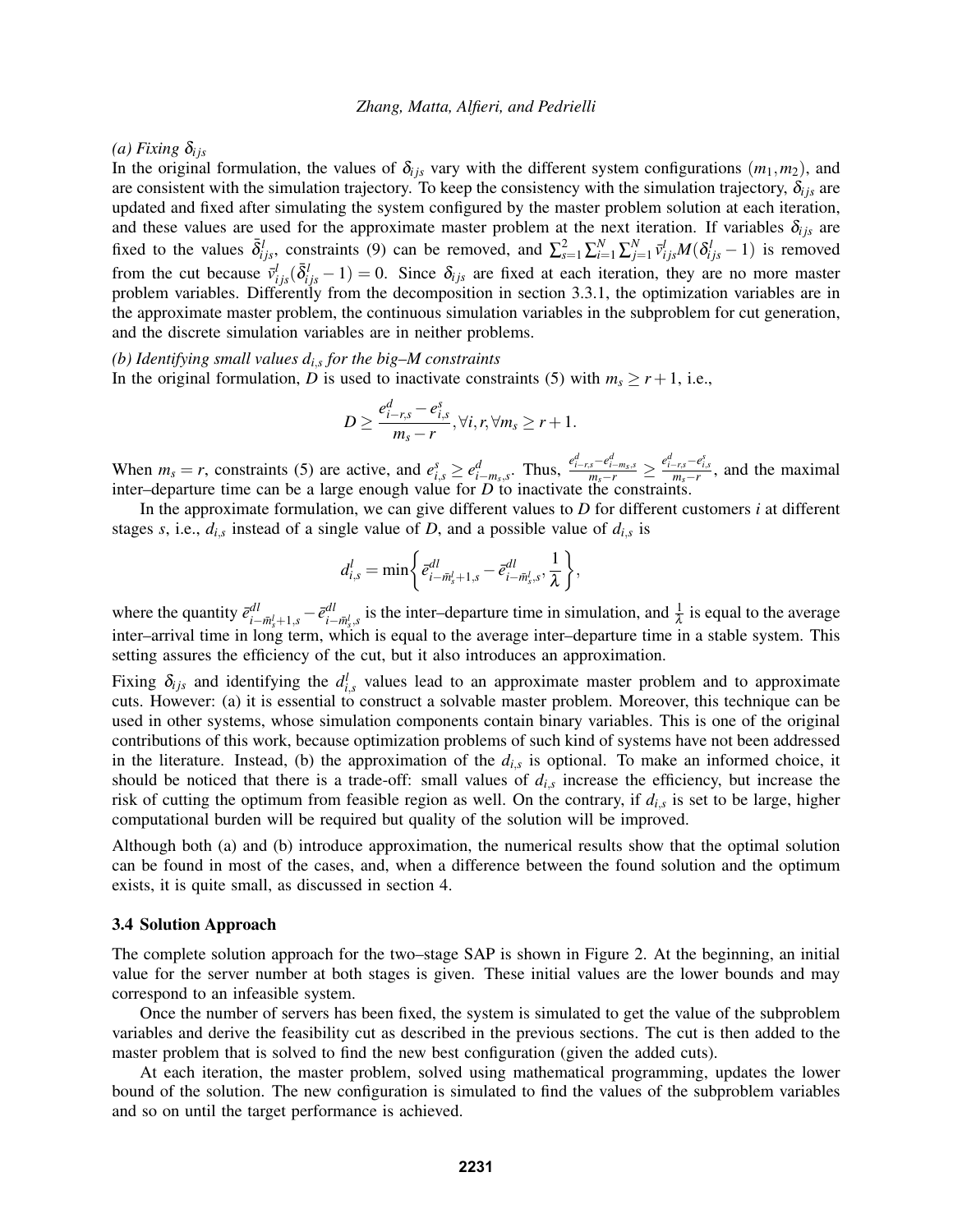

*Zhang, Matta, Alfieri, and Pedrielli*

Figure 2: Solution approach.

# 4 EMPIRICAL ANALYSIS

In this section, the proposed solution approach is applied to randomly generated instances to evaluate its performance in terms of: solution effectiveness, cut efficiency and cut convergence. The inter–arrival time follows an exponential distribution, with rate  $\lambda$  equal to 1 time unit. The unit cost  $c_1$  and  $c_2$  are assumed equal to 1 (which means to minimize the total number of servers in the system). The upper bound of the server number  $U_M$  is equal to 70. The values of the other parameters have been changed depending on the aim of the specific experiments (i.e., effectiveness, efficiency and convergence).

# 4.1 Solution Effectiveness

To test the solution effectiveness, the experiment has been conducted using different values for the buffer space  $B$ , the target system time  $T^*$ , and the ratio between the mean service time and the mean inter–arrival time at each stage *s*,  $\alpha_s$ , and the distributions of the service time at both stages (exponential and beta(2,2) scaled on  $(0,2\alpha_s)$ ). The values for each of these parameters are reported in the left part of Table 1. For each parameter combination, 100 different replications are solved by generating 100 different sample paths, each with  $N = 200000$  and  $N = 20000$ . As stated in section 3.2, the number of binary variables will be over  $2N^2$ , i.e.,  $4 \times 10^{10}$  and  $4 \times 10^8$ , respectively. The initial values of  $m_1$  and  $m_2$  have been chosen as the minimum number of servers in a stable system.

The results, reported in the right part of Table 1, are the percentage of cases (*Popt*) in which the solution found is equal to the optimal solution (found by enumeration using the same sample path described below), the maximum gap between the solution and the optimum, the average number of iterations (*I*) to find the solution, the average number of iterations (*Ienum*) to reach the optimum from the lower bound using enumeration. The high values of *Popt* and the maximum gap of 1 show the effectiveness of the proposed approach. Moreover, it can be notice that the efficiency of the approach is higher than using the enumeration approach, with 80.4% fewer iterations on average.

As discussed in section 3.3.3, the efficiency and the effectiveness of the solution are affected by the value of *D*. For the system with  $T^* = 61$ ,  $B = 30$ ,  $(\alpha_1, \alpha_2) = (10, 50)$ , and exponential distributed service times, the value of *D* is varied from 0.2 to 10, and the impact on the iteration number and  $P_{opt}$  is shown in Figure 3. As the value of *D* increases, the effectiveness is improved, but the efficiency becomes lower. After 20.75 iterations, on average, the optimal solution can be found in 100% of the cases, with  $D \ge 4$ . The efficiency is much higher than for the enumeration, which reaches the optimum after 86.64 iterations, as shown in Table 1.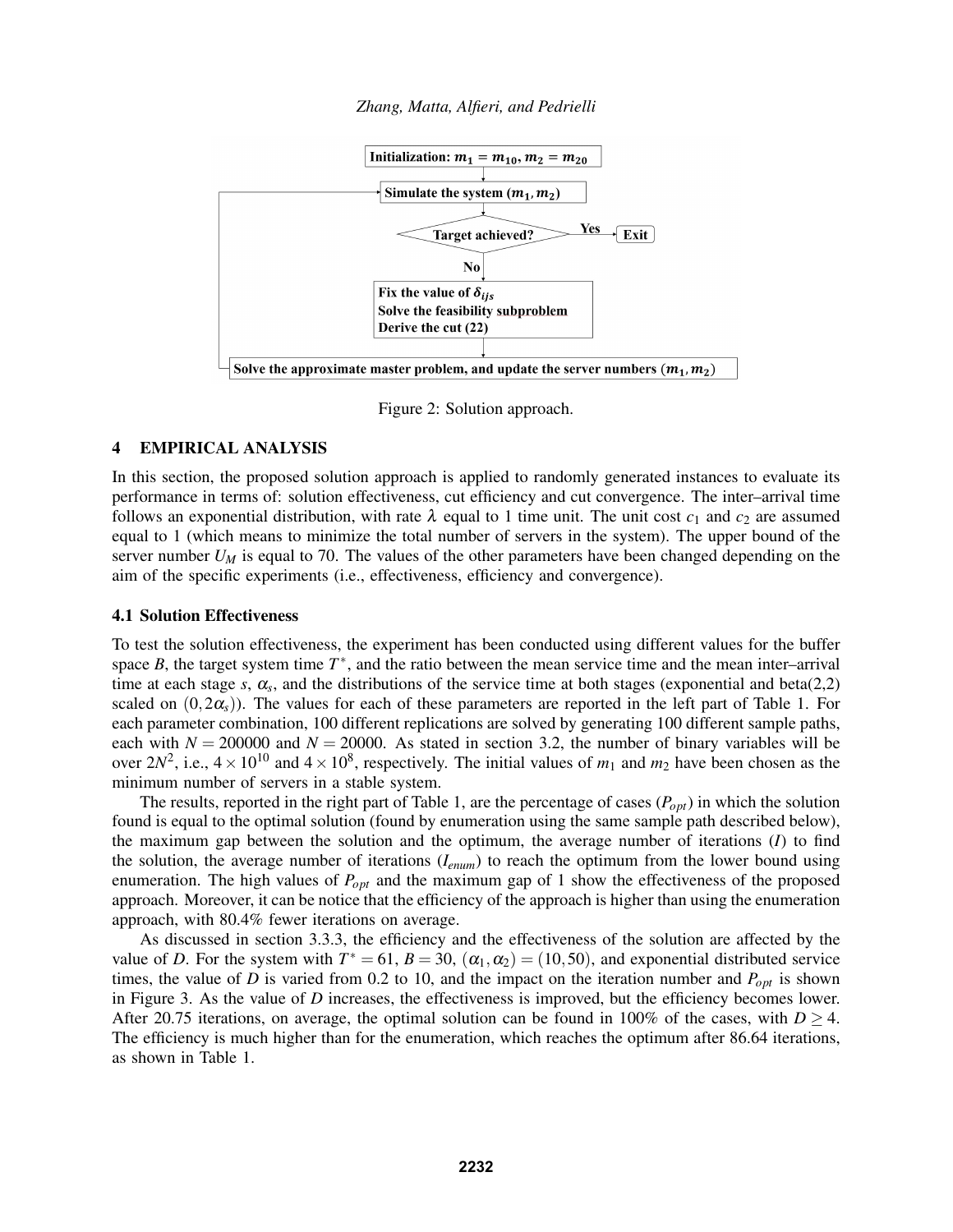| Parameters     |                 |                      |              | $N = 200000$ |              |                  |            | $N = 20000$ |              |       |            |
|----------------|-----------------|----------------------|--------------|--------------|--------------|------------------|------------|-------------|--------------|-------|------------|
| $\, {\bf B}$   | $\mathcal{T}^*$ | $\alpha_1, \alpha_2$ | distribution | $P_{opt}$    | max gap      | $\boldsymbol{I}$ | $I_{enum}$ | $P_{opt}$   | max gap      | Ι     | $I_{enum}$ |
| $\overline{5}$ | 61              | 30,30                | exp, exp     | 0.91         |              | 20.49            | 104.74     | 0.83        |              | 18.35 | 110.1      |
| 5              | 61              | 30,30                | exp, beta    | 0.9          | 1            | 18.96            | 92.82      | 0.83        | $\mathbf{1}$ | 17.02 | 97.27      |
| 5              | 61              | 30,30                | beta, exp    | 0.94         | $\mathbf{1}$ | 18.11            | 88.99      | 0.88        | $\mathbf{1}$ | 16.32 | 89.33      |
| 5              | 61              | 30,30                | beta, beta   | 0.87         | 1            | 14.65            | 75.13      | 0.88        | $\mathbf{1}$ | 13.44 | 72.67      |
| 30             | 61              | 30,30                | exp, exp     | 0.78         | $\mathbf 1$  | 16.01            | 105.6      | 0.81        | $\mathbf{1}$ | 14.66 | 109.54     |
| 5              | 65              | 30,30                | exp, exp     | 0.89         | 1            | 12.35            | 32.72      | 0.95        | $\mathbf{1}$ | 10.41 | 32.28      |
| 5              | 70              | 30,30                | exp, exp     | 0.97         | 1            | 8.87             | 16.98      | 0.96        | $\mathbf{1}$ | 6.82  | 17.01      |
| 5              | 61              | 10,50                | exp, exp     | 0.9          | 1            | 16.58            | 86.64      | 0.81        | $\mathbf{1}$ | 14.38 | 88.17      |
| 5              | 61              | 10,50                | exp, beta    | 0.98         | 1            | 15.03            | 73.46      | 0.91        | $\mathbf{1}$ | 13.08 | 71.49      |
| 5              | 61              | 10,50                | beta, exp    | 0.92         | 1            | 14.62            | 77.24      | 0.86        | $\mathbf{1}$ | 13.19 | 82.14      |
| 5              | 61              | 10,50                | beta, beta   | 0.87         | 1            | 11.78            | 64.91      | 0.95        | $\mathbf{1}$ | 11.14 | 64.35      |
| 30             | 61              | 10,50                | exp, exp     | 0.78         | 1            | 12.8             | 87.13      | 0.86        | $\mathbf{1}$ | 11.65 | 87.37      |
| 5              | 65              | 10,50                | exp, exp     | 0.92         | 1            | 10.08            | 25.27      | 0.97        | 1            | 8.09  | 23.63      |
| 5              | 70              | 10,50                | exp, exp     | 0.96         | 1            | 7.74             | 11.95      | 0.94        | 1            | 5.68  | 11.30      |
| 5              | 61              | 50,10                | exp, exp     | 0.85         | 1            | 16.69            | 88.7       | 0.94        | $\mathbf{1}$ | 14.61 | 87.03      |
| 5              | 61              | 50,10                | exp, beta    | 0.88         | 1            | 14.92            | 80.17      | 0.93        | 1            | 12.71 | 77.07      |
| 5              | 61              | 50,10                | beta, exp    | 0.92         | 1            | 14.67            | 71.06      | 0.87        | $\mathbf{1}$ | 13    | 71.24      |
| 5              | 61              | 50,10                | beta, beta   | 0.9          | 1            | 11.97            | 65.51      | 0.9         | $\mathbf{1}$ | 11.13 | 63.61      |
| 30             | 61              | 50,10                | exp, exp     | 0.83         | 1            | 13.23            | 88.56      | 0.88        | 1            | 11.59 | 87.26      |
| 5              | 65              | 50,10                | exp, exp     | 0.96         | 1            | 10.35            | 25.62      | 0.92        | $\mathbf{1}$ | 8.13  | 23.74      |
| 5              | 70              | 50,10                | exp, exp     | 0.98         |              | 8.03             | 12.75      | 0.95        | $\mathbf{1}$ | 5.61  | 11.56      |

Table 1: Parameter values (on the left) and solution effectiveness (N=200000 and 20000) (on the right).

### 4.2 Cuts Efficiency and Convergence

The cut efficiency can be evaluated in terms of the number of solutions cut from the feasible region with each cut, i.e., the number of master problem solutions that violate the generated cut (21). For each specific case reported in Table 1, this number depends on the simulated system configured with  $(\bar{m}_1, \bar{m}_2)$ . Figure 4(a) shows the numbers of solutions cut on average (over the 100 sample paths) for the problem with  $B = 5, T^* = 61, \alpha_1 = 30, \alpha_2 = 30$ , and service time following exponential distribution at each stage.

First of all, as shown in Figure  $4(a)$ , many numbers are greater than 1, i.e., the cut can remove more than one solution from the feasible region. This shows that, by exploiting the simulation trajectory, we can cut also systems whose performance has not been evaluated. As this behavior is independent from how the master problem is solved, it shows that not considering simulation simply as a black box can increase the solution efficiency.

Moreover, it can be noticed that cut efficiency is high when unbalanced systems are simulated, and the master problem will avoid allocating more servers to the faster stage and, at the same time, fewer servers to the slower stage. On the contrary, cut efficiency is low when it is getting closer to the feasible region. This is reasonable, i.e., more computational budget should be allocated to the area near the feasible region. The efficiency close to the boundary is also low, but if combinatorial cuts (Codato and Fischetti 2006) based on the knowledge of SAP are introduced, the cut efficiency in these regions could be improved.

Finally, as the number of customers increases, the cuts seem to converge, i.e., the coefficients of equations (21) stabilize. As shown in constraints (21), in fact, there are three parameters:  $\sum_{i=1}^{N} \bar{u}_{i,1}^l d_{i,1}^l$ ,  $\sum_{i=1}^{N} \bar{u}_{i,2}^{l} d_{i,2}^{l}$ , and  $\bar{\varepsilon}^{l}$ . The three parameters can be reduced to two by dividing all of them by  $\bar{\varepsilon}^{l}$ , i.e.,  $e_1 = \sum_{i=1}^N \bar{u}_{i,1}^l d_{i,1}^l / \bar{\varepsilon}^l$  and  $e_2 = \sum_{i=1}^N \bar{u}_{i,2}^l d_{i,2}^l / \bar{\varepsilon}^l$ . Figure 4(b) shows, for the problem with  $\bar{m}_1 = \bar{m}_2 = 31$ ,  $B = 5$ ,  $T^* = 61$ ,  $\alpha_1 = \alpha_2 = 30$  and exponential distributed service time, how the parameters, namely  $e_1$  and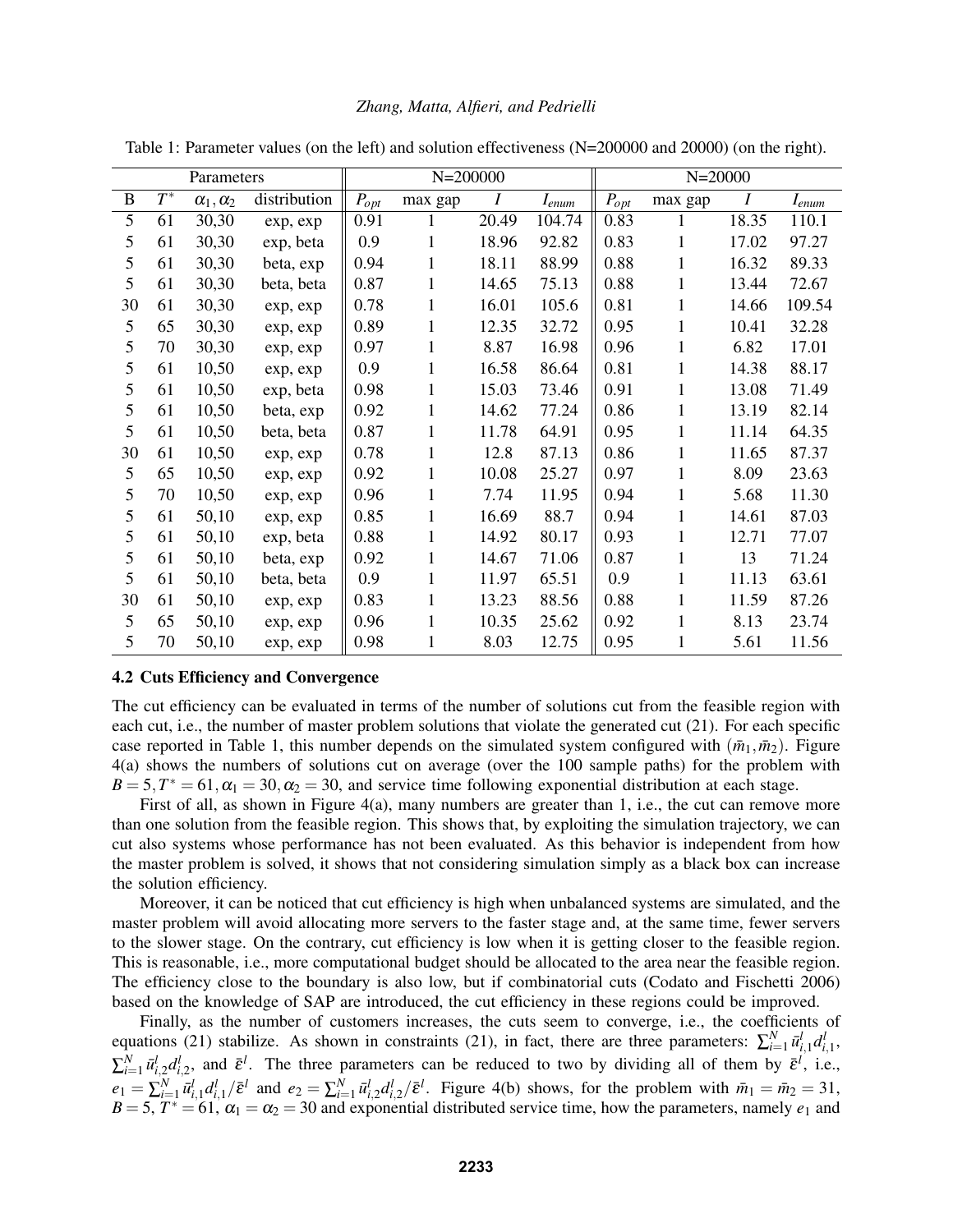*Zhang, Matta, Alfieri, and Pedrielli*



Figure 3: Impact of *D* on performance.



Figure 4: Cut efficiency and convergence.

*e*2, and the number of cut solutions change as *N* increases for a single sample path. When *N* is small, the parameters show a transient pattern, and they converge as *N* increases. The convergence speed depends on the simulated system, e.g., the service time and the buffer spaces. The number of cut solutions converge to the same value at  $N = 50000$ . Thus, for an integer programming master problem, the stopping criteria of simulation can be less strict than the cut convergence criteria. This will be a future research interest.

### 5 CONCLUSIONS

In this paper, a novel simulation-based cutting approach is investigated that increases the efficiency of the DEO framework with respect to the previous approaches embedding Benders Decomposition.

The novelty of the approach lies in the use of simulation to generate and improve cuts. In fact, similar to BD traditional approaches, we separate the problem into a master and a subproblem. This is quite natural using DEO formulation, as it includes an optimization and a simulation component. However, instead of solving, at each iteration, the so-called *subproblem* using standard optimization techniques, whose complexity depends on the type of decision variables (integer or continuous), we simulate the system configuration (defined by the master problem) and extract from it the values of the subproblem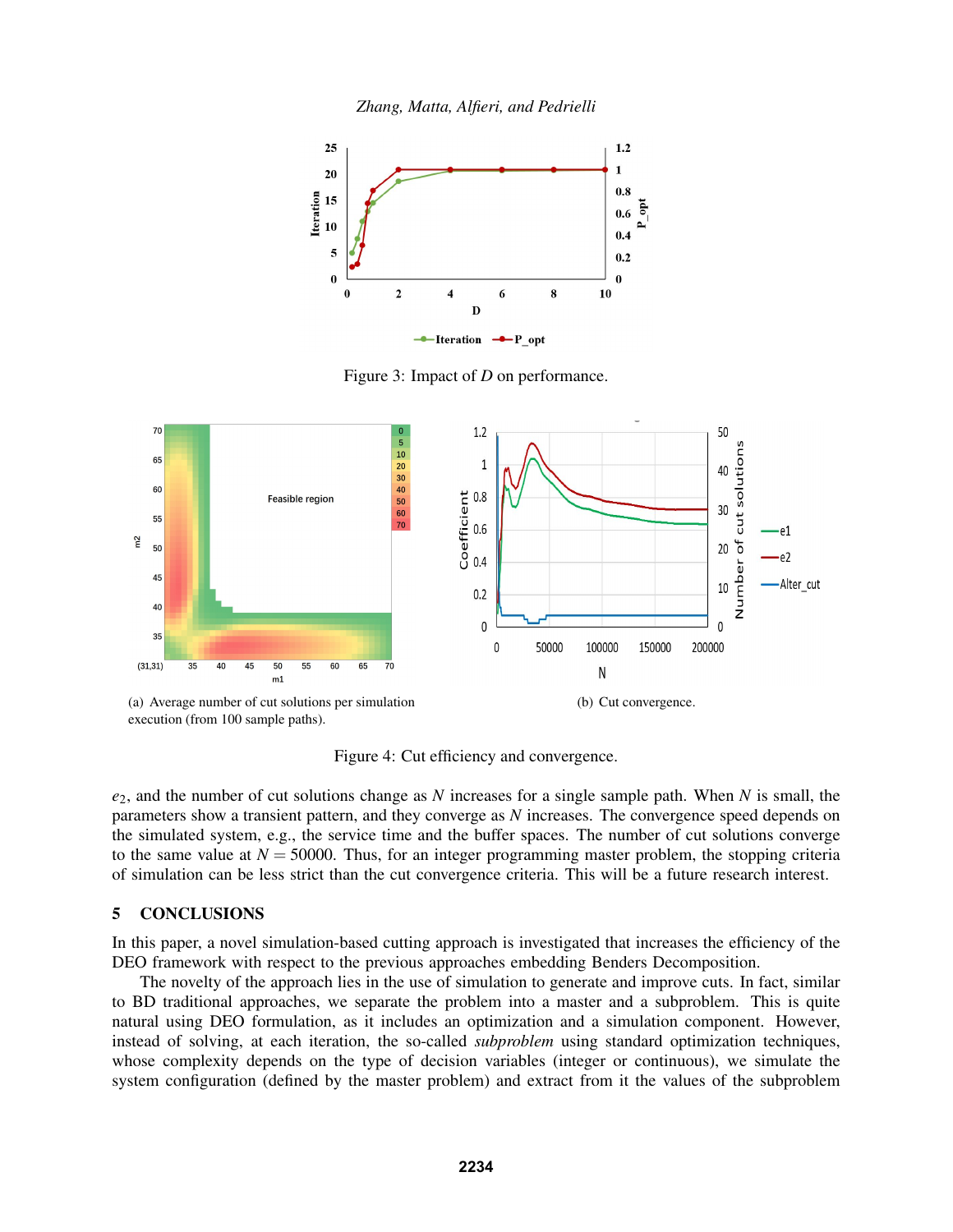variables needed to define the cuts. Moreover, simulation is also used to fix integer / binary variables that would make the master problem non–linear, thus reducing the complexity of its solution too.

The procedure has been tested on the two-stage Server Allocation Problem (SAP) and it showed to be performing satisfactorily in terms of solution quality, empirical cut convergence, and cut efficiency. Specifically, 1) the achieved solution has been proved to be the optimum in most of the cases, and near optimal in the remaining ones; 2) as the sample path increases, the coefficients of the cut equation converge to stable values in the executed experiment; 3) cuts are able to considerably reduced the number of solutions to evaluate.

Nevertheless, solving problems of increased complexity is necessary in order to establish stronger empirical results meanwhile developing the general theory behind the approach. The multi-stage SAP will be addressed in future work to investigate the combinatorial cuts, the cut efficiency, convergence and solution effectiveness of complex problems. In fact, DEO models share the common characteristics to have well structured event relationship graphs, which resemble network flow problems. As a consequence, we believe the proposed approach can be extended to more general cases. As the convergence of DEO models has been proved in Pedrielli et al. (2018), future research will also investigate cut convergence, with the specific objective to (1) efficiently allocate the computational effort across iterations, (2) embed generated cuts into general partitioning algorithms.

### **REFERENCES**

- Andradóttir, S. 2006. "An Overview of Simulation Optimization via Random Search". *Handbooks in Operations Research and Management Science* 13:617–631.
- Chan, W. K., and L. Schruben. 2008. "Optimization Models of Discrete-Event System Dynamics". Operations *Research* 56(5):1218–1237.
- Codato, G., and M. Fischetti. 2006. "Combinatorial Benders' Cuts for Mixed-Integer Linear Programming". *Operations Research* 54(4):756–766.
- Fronckowiak, D., A. Peikert, and K. Nishinohara. 1996. "Using Discrete Event Simulation to Analyze the Impact of Job Priorities on Cycle Time in Semiconductor Manufacturing". In *Proceedings of Advanced Semiconductor Manufacturing Conference and Workshop, 1996.*, 151–155. IEEE/SEMI.
- Fu, M. C., F. W. Glover, and J. April. 2005. "Simulation Optimization: a Review, New Developments, and Applications". In *Proceedings of the 2005 Winter Simulation Conference*, edited by M. E. Kuhl et al., 83–95. Piscataway, New Jersey: IEEE.
- Günal, M. M., and M. Pidd. 2010. "Discrete Event Simulation for Performance Modelling in Health Care: a Review of the Literature". *Journal of Simulation* 4(1):42–51.
- Ho, Y.-C. L., and X.-R. Cao. 2012. *Perturbation Analysis of Discrete Event Dynamic Systems*, Volume 145. Springer Science & Business Media.
- Hong, L. J., and B. L. Nelson. 2006. "Discrete Optimization via Simulation Using COMPASS". *Operations Research* 54(1):115–129.
- Jones, D. R., M. Schonlau, and W. J. Welch. 1998. "Efficient Global Optimization of Expensive Black-Box Functions". *Journal of Global optimization* 13(4):455–492.
- Matta, A. 2008. "Simulation Optimization with Mathematical Programming Representation of Discrete Event Systems". In *Proceedings of the 2008 Winter Simulation Conference*, edited by T. Jefferson et al., 1393–1400. Piscataway, New Jersey: IEEE.
- Matta, A., G. Pedrielli, and A. Alfieri. 2014. "Event Relationship Graph Lite: Event Based Modeling for Simulation-Optimization of Control Policies in Discrete Event Systems". In *Proceedings of the 2014 Winter Simulation Conference*, edited by S. J. Buchley et al., 3983–3994. Piscataway, New Jersey: IEEE.
- Osorio, C., and M. Bierlaire. 2013. "A Simulation-Based Optimization Framework for Urban Transportation Problems". *Operations Research* 61(6):1333–1345.